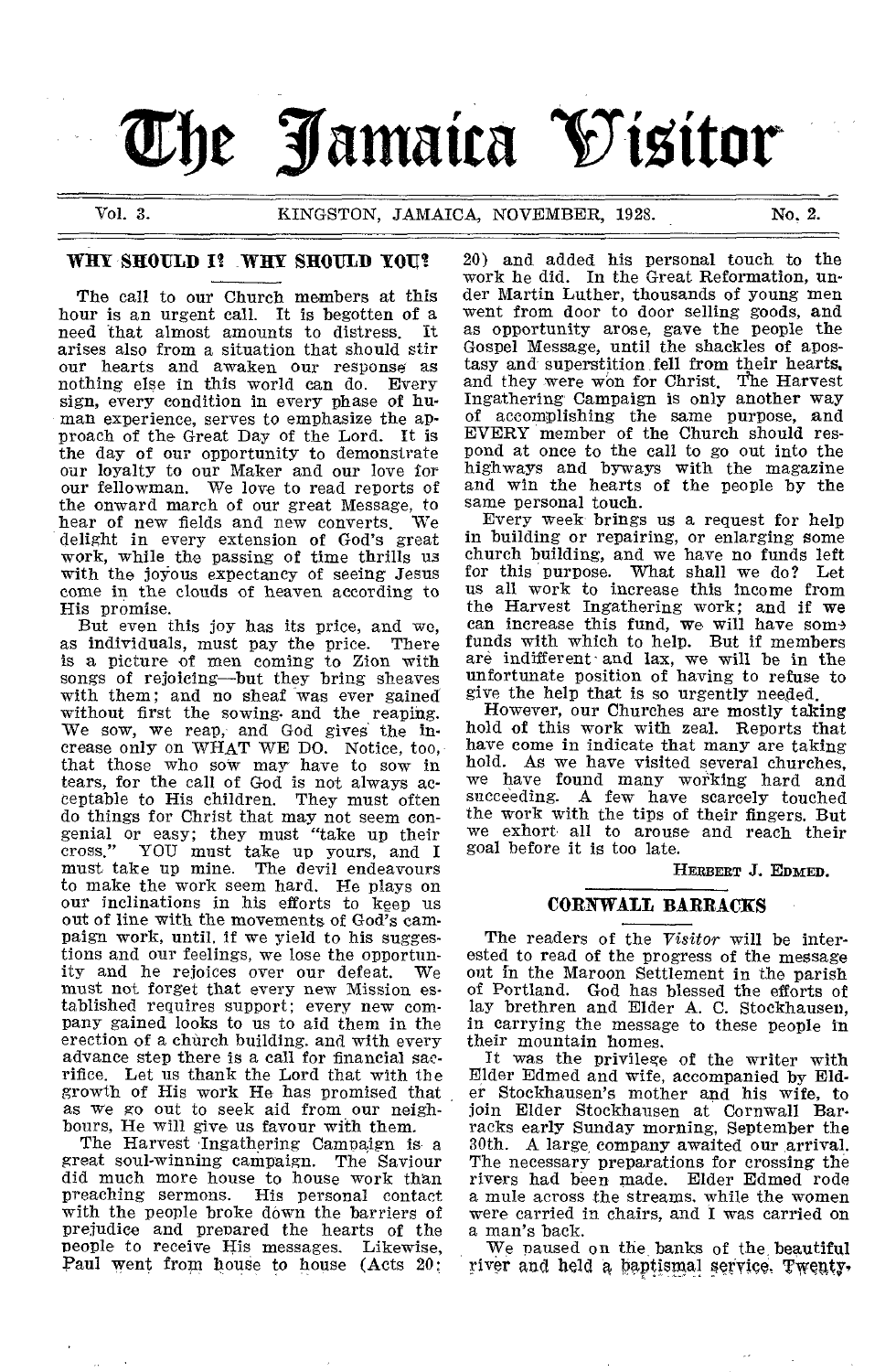one souls went down into the water and were buried in the watery grave, arising to walk in\*newness of life. Elder Edmed and Elder Stockhausen officiated, taking turns. It was a very impressive sight. Many from the *surrounding* neighbourhood witnessed the ceremony.

It was the plan to have a harvest festival on the same day, and the programme for the day was full. During the time of the organization of the church, the rain compelled us to shift about to find places under cover where we could keep dry, but the church was successfully organized. The twenty-one newly baptized united with eight who were transferred from the Port Antonio church, so the new chnrch is launched with a membership of twenty-nine. There are many others nearly ready to enter the fold. To God be the glory.

The work is onward in Portland. Another baptism is scheduled for the near future. Brethren, the honest in heart are responding to the call of God for this hour. Soon the message will be carried to all the ends of the earth. May the sanctifying power of the Word so transform our lives that God may use us to His glory, for the upbuilding of His kingdom. May we hear the precious words from the lips of the Master: "Come, ye blessed of my Father: inherit the Kingdom prepared for you from the foundation of the world."

BYRON A. MEEKER.

#### LINSTEAD

On Sunday, the 7th instant, assisted by Pastor B. A. Meeker, the writer conducted a baptismal service at this church, in the presence of a small company. Nine persons were baptized and others expect to follow shortly. The following sabbath we returned there and conducted the quarterly meeting. The attendance was good, and the Lord witnessed His presence at both meetings. Bro. H. J. Dailey was unable to be present at the second meeting, although the new candidates had received much of their instruction at his hand.

H. *J.* EDMED.

#### CARRON HALL

Our Harvest Festival came off on September 15th. As this year is one of scarcity, we only planned to have the Festival as a duty. In spite of the heavy rain the day before and heavy clouds on the day

appointed, the Lord blessed our efforts. According to arrangements made weeks before, we were expecting the President of our Conference to preside on this occasion. We also received word that Elder Powell would be there for a meeting in the morning and that Elder Fletcher wished to have a meeting at the hour appointed for the.Festival; so we thought we should be

well furnished With ministers. However, the President did not come, Elder Powell did not remain, and only Elder Fletcher was present. We were very thankful for his services. God overruled to supply our need. The financial returns were  $\pounds 3\ 10/6$ .

CHAS. A. LIVINGSTONE.

#### TEN REASONS FOR FAMILY WORSHIP

#### *(Conclicoled.)*

6. Because "If ever there was a time when every house should be a house of prayer, it is now. Infidelity and scepticism prevail. Iniquity abounds. The soul is made the sport of his (Satan's) temptations and unless some mighty arm is stretched out to rescue him, man goes where the arch-rebel leads the way." Id., p. 42.

7. Because "In this time of fearful peril, some who profess to be Christians have no family worship. They do not honour God in the home."  $Id., p. 44.$ 

8. Because "The homes of Christians should be lights in the world. From them, morning and evening, prayer should ascend to God as sweet incense. And as the morning dew, His mercies and blessings will descend upon the suppliants," Id., p.  $^{44}$ .

...<br>should be a fixed time for morning and<br> evening worship. How appropriate it is for parents to gather their children about them before the fast is broken, to thank the heavenly Father for His protection during the night, and ask Him for His help and guidance during the day." Test.,  $7$ , p. 43.

10. Because God has spoken through His word and by the testimony of His Spirit that an altar should be erected in every Christian home, and thus obeying Him we honour the Giver of all good and the Source of all blessing, and place ourselves within the shelter of His mighty, keeping power.

—Selected.

### *HOME MISSIONARY DEPT.*

#### ARE YOU DOING YOUR PART?

The great world-wide Harvest Ingathering Campaign is in progress. The part that Jamaica will have in this forward movement is in proportion to the response that is given<br>to the call for service. Our hearts are to the call for service. cheered by the whole-hearted way in which some of the churches are taking hold of the Harvest Ingathering work. Reports of progress toward the goal are coming each week from these churches. We feel sure that God will add His blessing, and. faithful service will be rewarded. Just now we are wondering which church will be the first to ,reach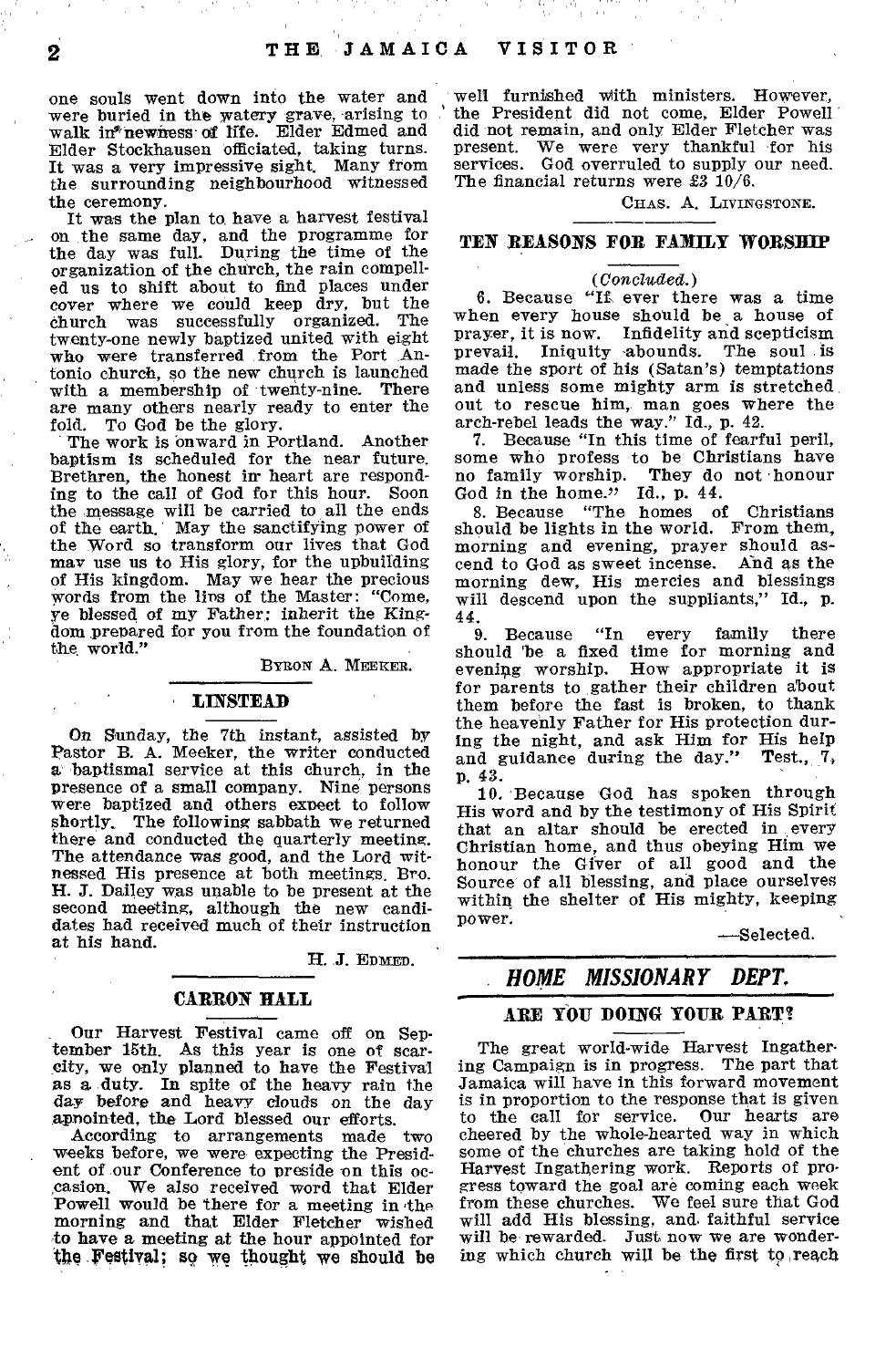the goal. From reports received, Port Antonio, Mandeville, and Spanish Town seem to be pressing near the goal. Your church or company still has a chance to report your goal reached, and if we should receive such a report this minute, you would have the honour. Some churches are planning to go over their goal.

 $\mathcal{L}$ 

In the Christian race we are all running; and if we run and are not weary, we shall be crowned victorious. Let us remember that the King's business requires haste. Surely we cannot sit idly by and watch the procession. We must fall into line and march with the church to victory. Our watchword is "Every Seventh Day Adventist a loyal soldier of Christ."

Are you sharing in the burden? Satan may be holding you back. Do not let him defeat you. Jesus invites you to take His yoke. He promises that the yoke is easy, and that the burden is light. Obey the call of the great Captain of your salvation, and enlist in His service without delay.

> BYRON A. MEEKER, *Home Missionary Secretary.*

#### AMONG THE CHINESE.

The Chinese are contributing to our Har-vest Ingathering fund. Elder Edmed and I have visited some of the leading Chinese merchants, and in nearly every case they have responded to our appeal for help. It seems to please them when I speak to them in their own language. It is a pleasure to visit with these people. They have treated us very kindly. Our hearts are burdened for the salvation of some of these souls.

Scattered throughout the Island are people of this strange race. As you deal with them in business relations, are you exalting the gospel of Christ? Will they want to know Jesus because they know you?

In the few days we have worked with the Chinese about £50 has been gathered in. There are still more places to visit. Our work so far has been mostly in Kingston and Port Antonio. In case the lay members solicit from the Chinese, we suggest that the leader of the church or company do so. Ask for a big offering, say £5 or £1, according to financial ability. You may not get so much, but do not be afraid to ask. Give<br>the donor a receipt for the offering. The the donor a receipt for the offering. Chinese like to have things done in a business way. We will be glad to assist in this work where it is possible. Let us know if we can serve you.

BYRON A. MEEKER, H.M.S.

#### MANDEYILLE DISTRICT.

Though we have been very busy since taking up our duties at the West Indian Training College, still we have taken time to meet with some of the brethren in the churches of the Mandeville district. The Mandeville churches are doing very good work in the Harvest Ingathering, campaign and will no doubt have reached their goal by the time this article is in the hands of the readers.

We recently held a field day when a goodly number of the teachers and students of the College went out in the campaign and reported good success. All have felt to give God thanks for the experiences gained on that day. Though some of the students walked many miles to reach their assigned territory, they were happy and cheerful and enjoyed the opportunity of doing this little for their Master.

I have also visited the churches at Grove. Town and Southfield. I have found these churches busily engaged in the campaign, and in each place a number have their names on the "Roll of Attainment", some with a goodly number of stars and crowns after their names.<br>Besides visiting

visiting these two churches, Brother Parchment, Brother Nation, and I have visited the churches at Newport and Campbell's Castle, and report these churches pressing on in the good way and doing all they can to reach their Harvest Ingathering goals. At Campbell's Castle, Brother Edwards reports a baptismal class of seven.

We have every reason to believe that all these churches in this district will safely reach their Harvest Ingathering goals. This district has been quite seriously affected by the drought this year, and yet we have heard but little of this in our solicitations. At least the little which has been said along this line has not seriously affected the offerings given.

We are all of good courage in this part of the field and are praying that the Lord will abundantly bless the united efforts of his people throughout the field, that we may be able to see the work finished in triumph.

R. J. SYPE.

# *EDUCATIONAL DEPARTMENT.*

#### FROM THE COLLEGE

Thinking that our brethren over the field might like to hear a word from us since we have changed our location and our work, I thought I would take this means of writing to you all, through the columns of the *Visitor,* extending to you my heartiest greetings and assuring you that we do not forget the many pleasant visits we have had with you over the length and breadth of this Island.

We are now completely settled at the College and are enjoying the associations with both the teachers and the student body of this institution, where workers are to be trained for the Master's vineyard. Taken trained for the Master's vineyard. as a whole, we have a most earnest body of students and a thoroughly loyal and harmonious faculty. Our student body is also a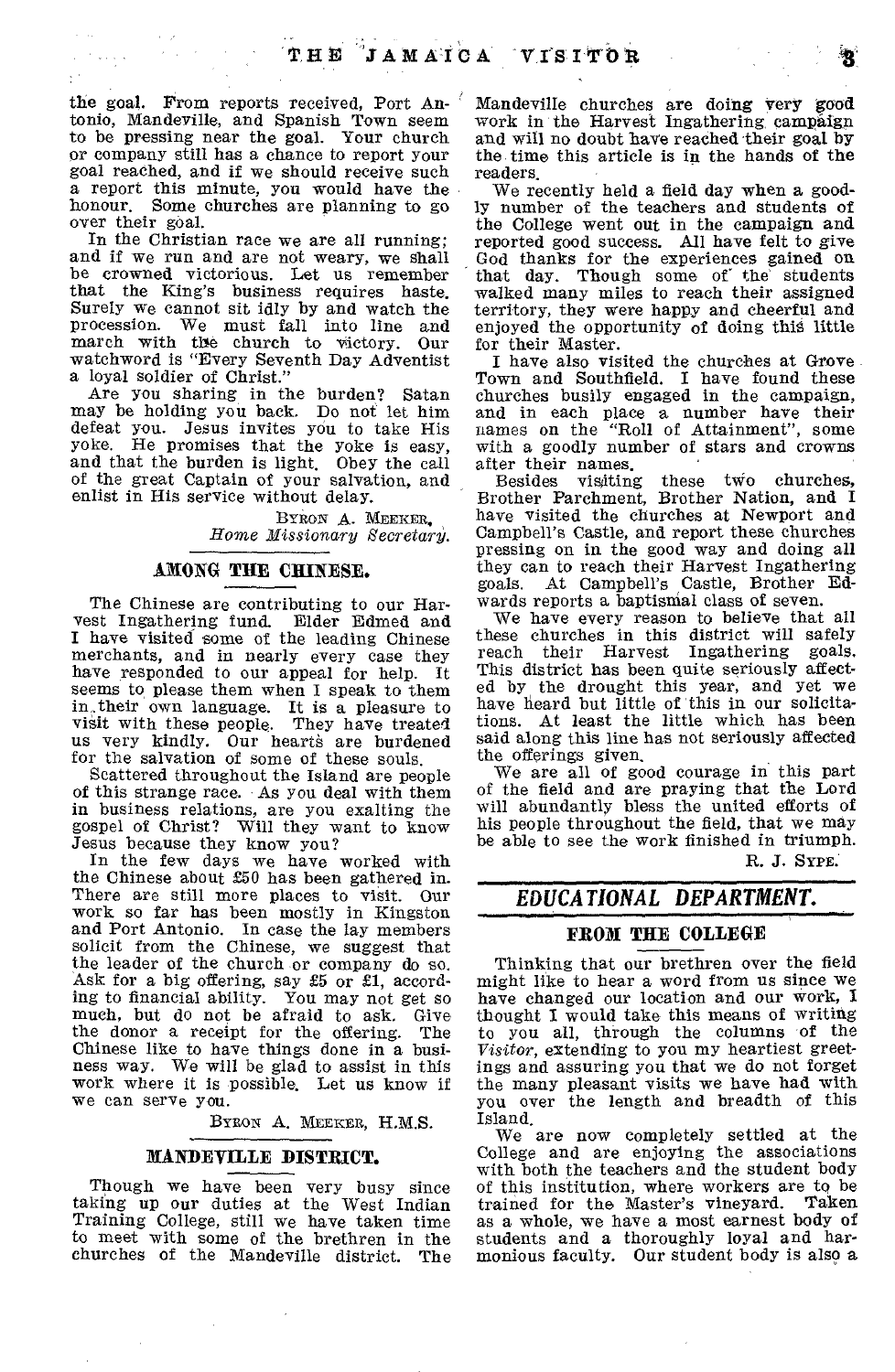very cosmopolitan group, as we have a large number from Cuba this year as well as some from Hayti, Porto Rico, Costa Rica and the Cayman Islands.

We believe the Lord has established this College for a purpose, and it is our greatest<br>desire to see this purpose fulfilled. We ask desire to see this purpose fulfilled. the prayers of all God's children that the Holy Spirit may ever be the Headmaster at this school, and that we may be able, at all times, to follow His leadings.

R. J. SYPE.

#### **COMIENCEMENT PROGRAMIE**  *(Continued.)*

#### **LEADERSHIP**

We are living in an age of this world's history when the calls for leadership are multiplying 'with rapidity. The rise and progress of a nation or organization are largely dependent upon its leaders.

But what are the kinds of men to be leaders? They are men who will be true to duty as the needle is to the pole; men who will not be afraid to face opposition and risk their lives for the cause they represent, until the work is accomplished, the standard of truth or efficiency reached.

For one to be successful in his leadership he must first possess the ability to go forward and develop his plans. He must be able also to fortify his mind with a thorough knowledge of his duty, that no deceptive or envious whisperings may cause him to abandon his plans. Not only that, but he must possess patience and unflinching power of persistence. With these essential qualities, he is well fortified to launch out into unexplored fields of endeavour.

As a leader starts his career, he must think of his comrades. Without their cooperation he is unable to lead successfully, and his efforts are bound to fail. Endeavouring to occupy his mind with thoughts of others and seeking to meet their needs, he has the spirit which will enable him to accomplish his purpose. One writer says, "An infallible test of the true leader is that his supreme interest shall not be in things but in men. In whatever task he engages, no matter how humdrum, it will be found that he is forever seeing the human implications, forever translating his activities into terms of human welfare." This is one of the most outstanding qualities in George W. Goethels, the engineer. When he was about to start in the building of the Panama Canal, he made it known that his interest was not in engineering, but in men. He realized that success would attend his efforts, if he only had their cooperation. He learned that his men in bearing their share of responsibility would lighten his task.

What can result from one's leadership, if he is inconsistent and undependable? All

his efforts will be scattered to the winds like the chaff from the threshing floor, not to be forgotten but leaving a tarnished reputation to greet his successors. It is said that, "The man who is worthy of being a leader will never complain because of the stupidity of his helpers, or of the ingratitude of mankind, or of the inappreciation of the public." He will rather preserve his integrity and exert an influence through which false ideas and degraded practices<br>will be overthrown; by which the very<br>thoughts and emotions can be molded into noble sentiments and ideals. In maintaining such a standard of leadership one must be able to win the confidence of others. Wm. Ewart Gladstone, the British statesman, who served for years as Prime Minister of England, measured up to true leadership in this respect. He was a man in whom the nation rejoiced, a large-hearted, generous, honourable leader with lofty ideals.

When Francis Willard, the American philanthropist, reformer, and educator, founder of the W. C. T. U., gained the confidence of others did she betray it? Most decidedly no; she rather untiringly persevered and maintained that which she possessed. As a professor in different colleges and universities, she laboured until her visible leadership was removed by the hands of death, leaving an influence that is still leading others.

A leader, therefore, *must* endeavour to maintain the' confidence of others. He must possess an inherent and cultivated ability to surmount obstacles and to follow a path that will inspire progress. Qualities of enthusiasm, foresight, resourcefulness; and tact, if found in the leader, will at once help him to his desired end. He should have enthusiasm to inspire zeal in those whom he leads; for "Nothing-great," says Emerson, "was ever achieved without enthusiasm;" resourcefulness in finding suit able means to accomplish his plans; foresight to look ahead and guard against failures and overwhelming experiences, and tact in dealing wisely, and in discerning the best course of action in times of difficulty.

The successful leader must possess not only the qualities I have named, but also that of adaptability. A lack of this will at once weaken his effort and no good result can be seen. Many things will not be shap-ed at all times to his liking; yet if he is able to adapt himself to the circumstances he will work harmoniously with his associates and, make the best of what he has. Florence Nightengale, in her life-time looked upon as England's best nurse, was a noble and self-sacrificing leader. She volunteered to go out and organize the nursing staff of the military hospital during the Crimean War. She possessed the quality of adaptability, for that was necessary to her success and happiness, when she foresook all the comforts of her beautiful state and hap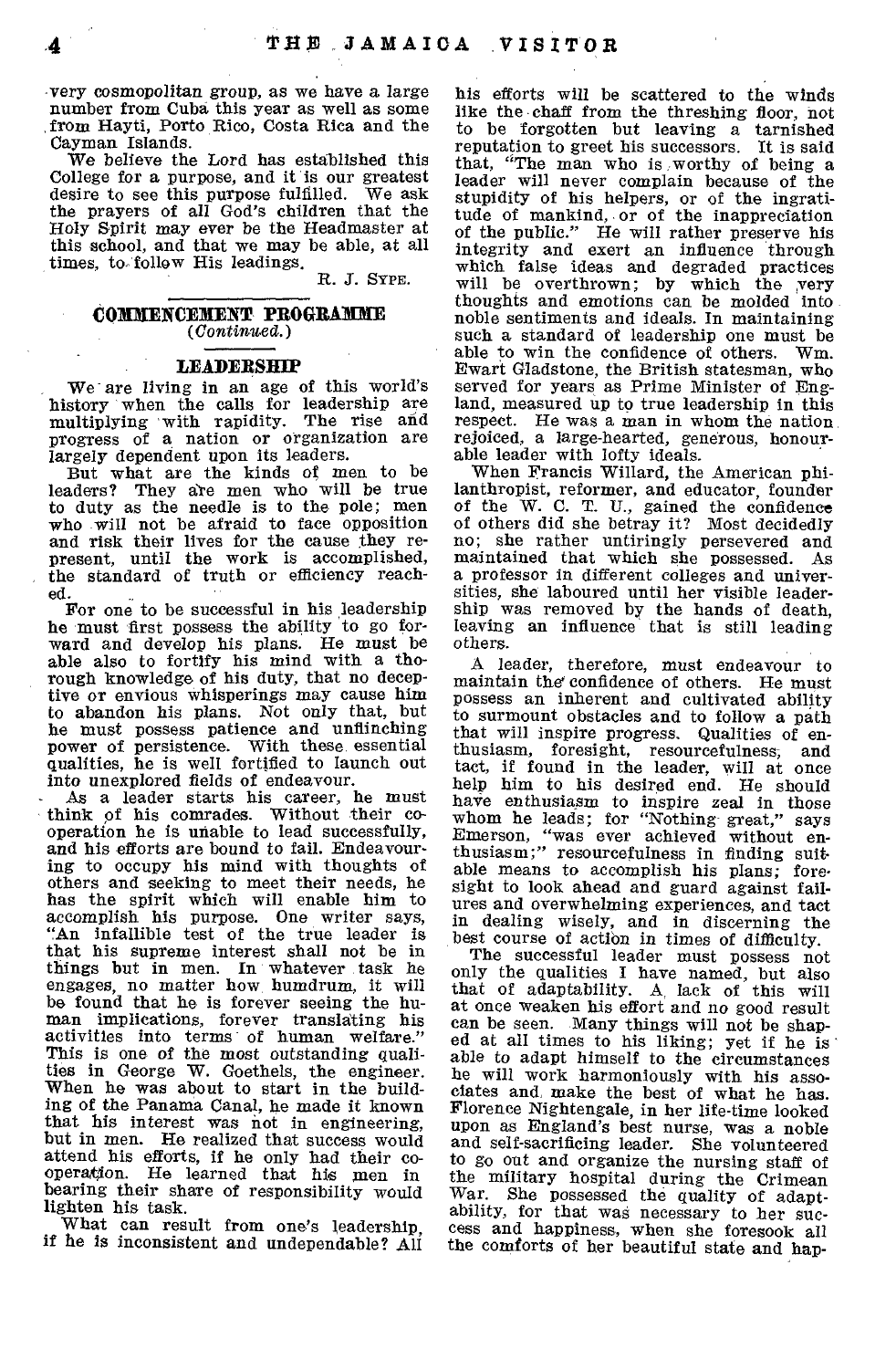'1)3, home to be continually among those because of whom she was belittled in the eyes of her companions. Elizabeth Blackwell, another of England's great women, at first in educational and then in medical lines, also demonstrated her possession of adaptability. She met with discouragements, but adjusted herself to them, looking ahead to her goal.

As we contemplate the lives of these and other great leaders, political, military, educational, scientific, industrial and evangelistic, we may not see ourselves a Franklin, a Napoleon, a Sir Isaac Newton, a Spurgeon, a Baldwin, or a Moody, but does that excuse us from our obligations to leader-Ship when it is needed? Does it free us from this call to leadership in discharging the duties which spring from our relations to our neighbours, to, society to the state, and to God? Would you be a leader in your walk of life, then scatter influences of ennobling qualities where seeds of baneful practices have been sown, and fill the earth with fruits of golden grains.

EVA E. WILLIAMS.

#### CLASS POEM—FAREWELL

- In quiet, sheltered homes we dwelt—lighthearted, free—
- Till our young hearts thrilled as we glanced across life's sea,
- Where lay the misty future veiling our childhood dreams.
- But look; a glimmering on the far horizon gleams.
- Soon like a star it glows; and as the mist recedes,
	- A clarion call is heard: "Prepare for noble deeds.
	- Prepare for service; for sacrifice prepare, 0 youth!
- Hurl sin's black banner down: lift high the standard of truth,
- Deception, graft, and selfish pleasure crush men's hearts.
- The light of love flickers low; act well your parts."
- That solemn call we heard and, pondering well, obeyed,<br>Stedfast as our
- guiding star, unruffled and unswayed.
- On the boundless track, in quest of lofty destiny,
- We entered the portals of the W. I. T. C.
- Four years of preparation have brought us to this night—
- Four years of study and work and play, of real delight.
- And now these closing scenes shall crown the memory
- Of days of achievement, of failure, of ambitious revery.
- The broadened vision, the garnered truth, the friendships won,
- The deepened consecration—all these are but begun.

Yet now our farewell day has come. We fain would stay

- To gather more that we shall need along life's way.
- With reluctant step we go, and many a backward glance.
- Yet we know the treasures we have gained time will enhance.
- No more we'll blithely hasten at the summons of the chapel bell,
- Whose oft repeated chimes full many a tale could tell
- Of matin hymn and vesper hour, and duty's calls
- To shop or field, in dormitories or college halls.
- No more we'll roam the sylvan vales; the Sabbath walks are ended;
- No longer explore the regions round, as our way we wended
- To favourite haunts or humble cot with gifts of cheer.
- Oft will we think of these whatever, our career.
	- Dear fellow students, no more shall we spend the days together;
- With truth as our beacon we go, the storms of life to weather.
- To-night, we thank you for the help and inspiration
- That you have been to us, with warm appreciation.
- We know your thoughts will meet our thoughts somewhere in fancy's spaces.
- We know that 'round us will shine the smile of your unseen faces.
- But, ere we part, we pray that heaven's benediction
- May with each of you abide, without restriction.
- Pure be your thoughts and true; an angel be your friend.
- Service be your watchword; be loyal unto the end.
	- Beloved teachers, accept our gratitude to-night
- For sympathy and love, for guidance to paths of right.

Through years of toil and plodding you aided us along—

- You walked with us the aisles of duty; you warned us of wrong.
- May the lessons you have taught us ever with us abide,
- And your ideals be ours, whatever may betide.
- May we never disappoint you or prove your efforts vain
- But endeavour as we journey on more wisdom to gain.
- God perfect all your work throughout the coming years,
- And lead your way, still keep you true, till He appears.
- Then when the school of life has closed and we have passed
- Our final examination, may we at last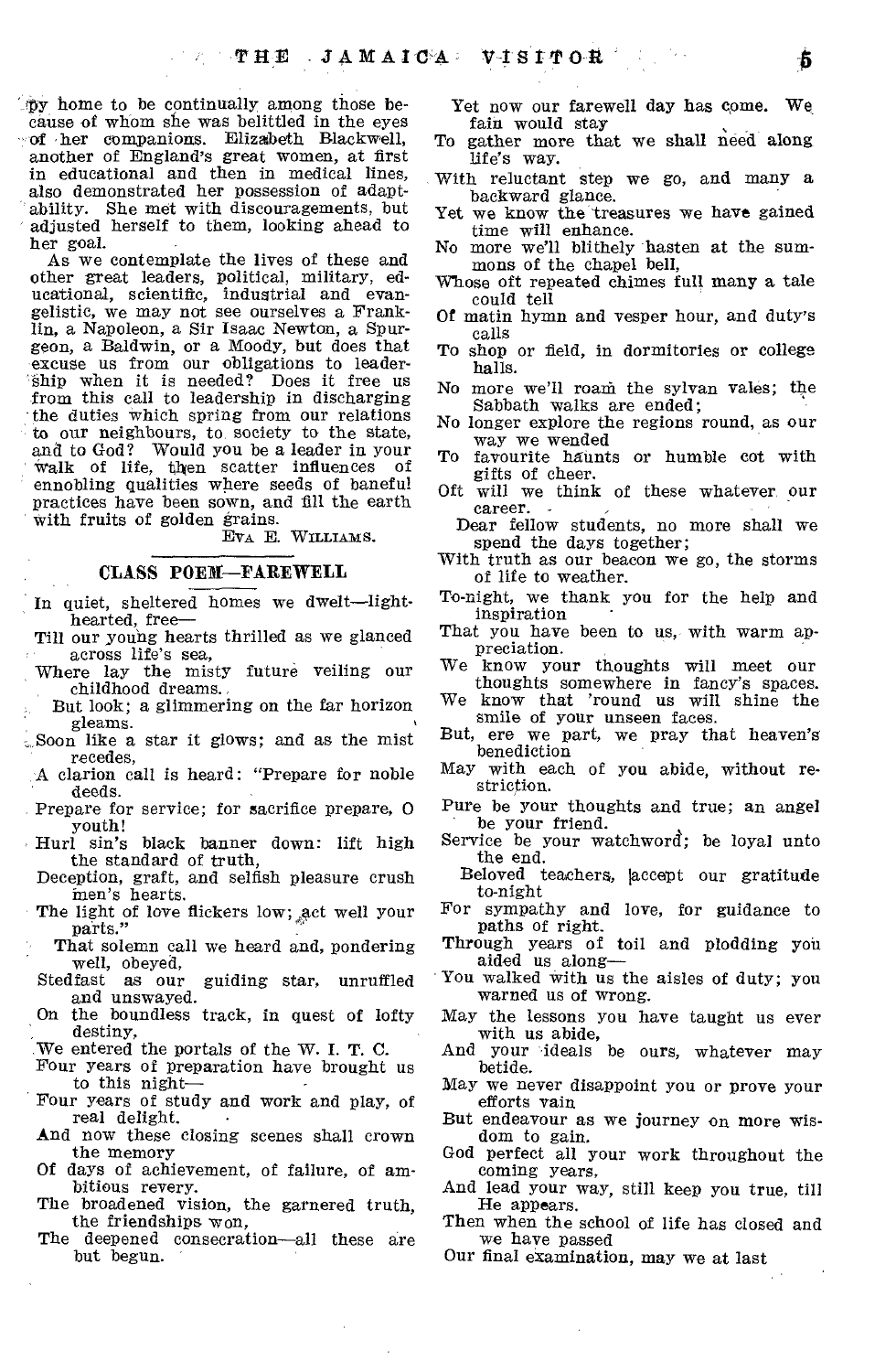- :-With` you and all 'our classmates here be reunited
- In the school above, where praise to God will be recited.
- *And now, our Alma Mater, growing strong*longer,
- 'For ties` of love and loyalty, growing stronger
- From day to day, make sad our hearts to say farewell.
- Our thoughts will often turn to thee, a citadel
- Of high ideals and sacred principles of truth,
- As our vacant places are filled with other aspiring youth.
- . Old' friends,' classmates, none can fortell what the future will hold
- Of fame or defeat.' Shall our lives be as tales worth being told
- For the good they have done, or as fables that bring the blush of shame?
- God helping us we will honour our Alma Mater's name.
	- To our motto the class of 28 will ever turn,
- As the heliotrope turns to the sun, that we may ever discern.
- The Way, the Truth, and the Life. Though pressed with trials sore,
- The meeting day must find us faithful as of yore.
- Fond 'thoughts of :that glad day e'en cheer us as we. part,
- While we say to all a last fareWell, with saddened heart.

Ivy J. ANDRADE.

#### **'CLASS :SONG—PARTING WORDS**

The happy days spent on the hill<br>
In- a few hours will pass away—<br>
The thought our hearts meet with a thrill;<br>
For now has come the parting day,<br>
And we shall soon have said "Good bye."

Tonight; kind friends and loved ones here, Accept our gratitude and praise<br>
We pray, for sacrifices dear.<br>
To you we always will be true.<br>
To you we always will be true.

Dear College, how can we forget<br>The lessons you with care have taught?<br>As on life's sea our boat we set,<br>We trust these lessons will be caught<br>By others, and a help may be.

Your words of truth we take with us.<br>
As, the winds of conflict we shall meet,<br>
May your principles support us thus<br>
That we may never have defeat,<br>
And souls to victory, we may lead.

Our last fond words of parting done,<br>
The: class of 228 must leave;<br>
And when the victor's crown is won May each of us the award achieve<br>And never have to say "Good Bye."

Words by EVA E. WILLIAMS. Music, by MISS R. HARRISON.

#### **CI, NEWS NOTES**

2 A

Since school opened on August 18, we have all<br>been so busy that no one bad time to write the<br>items that would be of interest to VISITOR read-

ers. At this time seventy students are enrolled and six more are working on their accounts to

enter school later. "Samme on their accounts to the character school later."<br>While of our industrial departments are rushed with orders. As a result of the drought many<br>calls have come for guttering, and the sheet-<br>metal s crop.

The dormitories are more crowded than for<br>several years. On account of the illness of Miss<br>Randall, assistant matron, and Miss Andrean, who<br>was taking over the work of cook, Miss Irene<br>Lee is serving as cook for the large

ily.<br>
One of the most entertaining programmes ever<br>
given at the W.I.T.C. was given on Saturday<br>
night, September 8, by members of the faculty<br>
nand a few of the students. Worthy of special<br>
mention are the piano and vocal

The Sabbath-school for the present quarter is<br>
refl by Professor Crawford, Supt., Mass Saunders,<br>
led by Professor Crawford, Supt., Mass Saunders,<br>
Harris, Assistant Secretary ; and Miss Dell Bro-<br>
die, Primary Supt. Nine

A social evening was very enjoyably spent on<br>the night of September 22, in which all engaged<br>in games and contests described in the "M.V.<br>Social Plans." The entertainment committee de-<br>serves a vote of thanks for its wellwork.

Our Harvest Ingathering goal of £36 was three-<br>fourths reached at the end of the first two weeks<br>of the campaign. Thirty names are on the Roll

of Achievement.<br>
Later......Our goal was reached October 19th.<br>
Later.......Our goal was reached October 19th.<br>
Magin our school has observed Empire Health<br>
and by appropriate posters we were all remind-<br>
and by appropriat

The music is a set already on foot for Better Speech Week the latter part of November.

## *PUBLISHING DEPARTMENT.*

# **A WORD OF CHEER TO COLPORTEURS**

Already we see glaring signs for telling in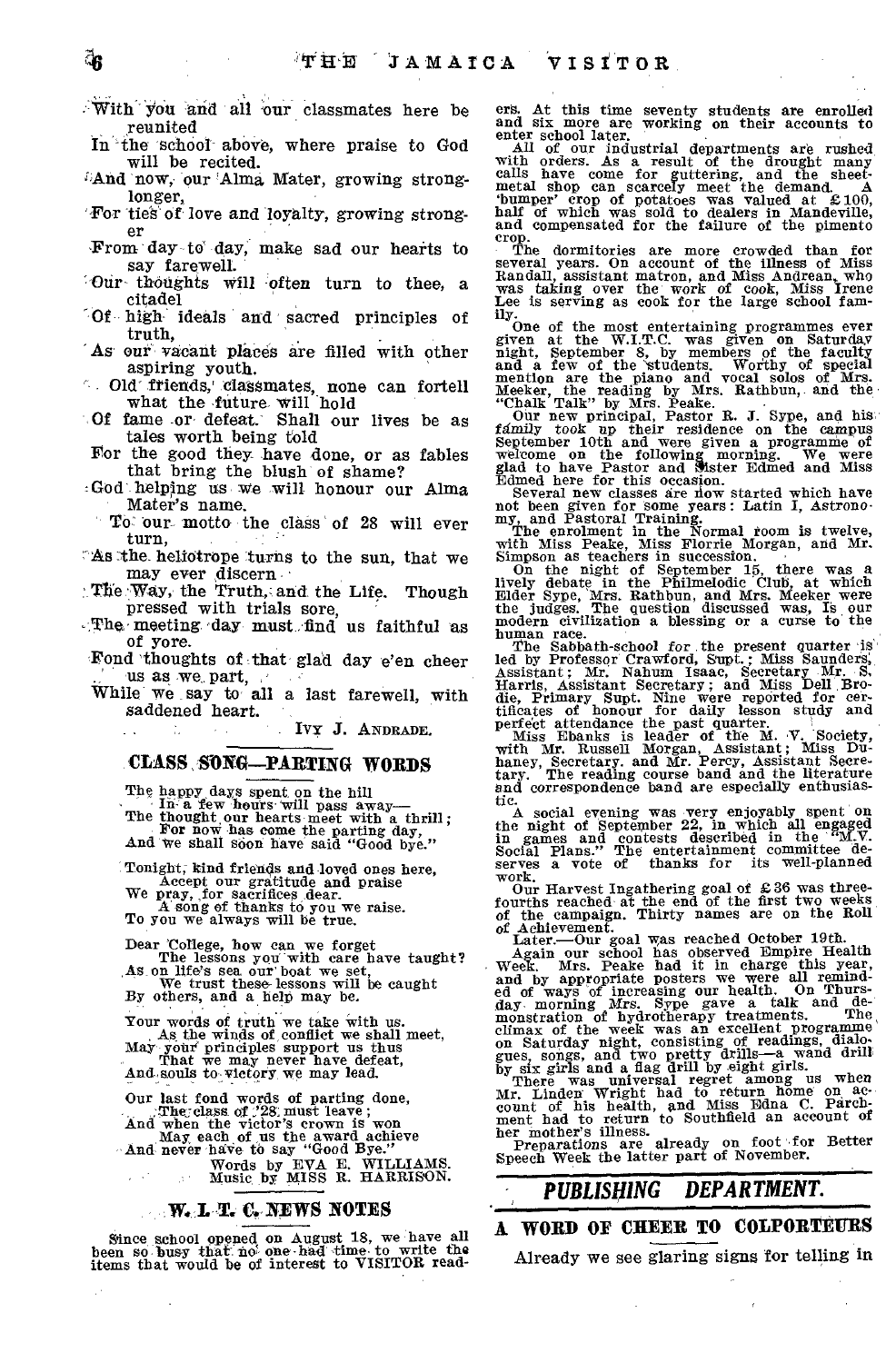no uncertain tones of the gigantic prepara-<br>tions of Satan for his final stand. With tions of Satan for his final stand. horror and dread he foresees his dismal doom; and, realizing that it is sealed, that his probation' is passed, he already writhes in mental agony.

Of this God's people are well aware, so that like the French allonge, they are closing in for the final triumphant victory: the fight which will • prove to the onlooking worlds, and to heaven, that the banner of Jehovah's power shall never be furled. How happy, then, should be our canvassers, who upon the lofty mountains and down the 'sloping glades are scattering the printed page! Surely their hearts should be made glad as they realize that the work is almost done; that they are soon to join as they look heavenward, "in the grand diapason of earth's swelling chorus, 'Christ the King is coming'". Such a hope speaks courage to the bookman and makes his sacrifices appear as nothing, causing him rather to suffer greater trials and hardships for the cause 'that knows no defeat.

What joy would thrill our hearts should we on that great day see emblazoned in golden letters on our permits to heaven: "His probation closed as he presented the printed page to a dying soul! closed with the approbation of heaven!" Go think of it in silence, and alone—closed with the seal of heaven!

So, boys, hold on to the plough. Be honest with God in that which is His and to His cause, and be sure by and by you will share in the joy of the Homeland. May your zeal for God and His work waver not, for if faithful, we soon shall see the King in all His beauty.

ALBERT HAIG. ASST. F.M.S.

#### COLPORTEUR WORK IN THE JAMAICA CONFERENCE FOR THE MONTH OF SEPTEMBER, 1928.

| - Names              | Book           | Hrs. | $orders$ |                                |                                                   | <i>Value</i> of |
|----------------------|----------------|------|----------|--------------------------------|---------------------------------------------------|-----------------|
| R Hurst              | H.P.           | 171  | 29       | 41                             | $\it{orders}$<br>0                                |                 |
| D. L. Barnes         | H.W.           | 146  |          | *40<br>0                       | 8<br>0                                            | 9<br>0          |
| A. Robinson          | H.P.<br>B.R.   | 152  | 45       | $*19$<br>37                    | 11<br>2                                           | 6<br>6          |
| Р.<br>Jones          | R.J.<br>R.J.   | 19   |          | $*12$<br>0                     | 16<br>0                                           |                 |
| R. B. Campbell       | H.P.<br>H.P    | 10   |          | *9<br>0                        | 6                                                 |                 |
| A. Haig              | Н.Р.           | 10   |          | *9<br>0                        | $\begin{smallmatrix} 0 \ 2 \ 0 \end{smallmatrix}$ | 9060006060      |
| C. J. Ogilvie        | H.W.<br>R.J.   | 28   |          | $*9$                           | 6<br>0                                            |                 |
|                      |                |      |          |                                | 13                                                |                 |
| <b>Spence</b><br>А.  | H.W.<br>C.O.S. | 75   | 5        | $*_{33}^{53}$<br>$*_{42}^{33}$ | 18                                                |                 |
| B. A. Ricketts       | H.P.<br>RJ.    | 130  | 38       | 3                              | 7<br>6                                            |                 |
| A. W. Heron          | H.P.<br>R.J.   | 36   | 45       | 63<br>*3                       | 8                                                 |                 |
| Miscellaneous        |                |      |          | 36<br>*35                      | $_4^0$<br>6                                       | 0990077         |
|                      |                | 778  | 162      | 223                            |                                                   | 610             |
| *Value of Deliveries |                |      |          | *151 16 10                     |                                                   |                 |
|                      |                |      | Δ.       | R. HAIG.<br>Asst. F.M.S.       |                                                   |                 |

#### **A COLPORTEUR EXPERIENCE.**

It is now three months that I have been out<br>in the Colporteur's School, and the Lord is help-<br>ing me to learn my lessons. By this article you<br>will see that the Lord is still on the side of those<br>who carry His printed pages

As I was canvassing in the early hours, of<br>Thursday last, I went into a home and started<br>to canvass the master of the house. He looked<br>quite intelligent, and in presenting the book to<br>him I found that he had a good mouthpi

began to call Seventh-day Adventists fools; and<br>hegan to call Seventh-day Adventists fools; and<br>was he took all the time to talk for himself, I<br>was not able to defend my faith. Through all<br>this he was not persuaded to give

Glad for the opportunity. I quickly took out my Bible and began to explain the relation be-<br>tween being under the law and under grace. As<br>we proceeded and he answered the questions put<br>to him, I saw that his interest incre

Then he began to question me on many other points, including the Sabbath truth, and as I can<br>answered them he would use the same expression, "Well done." As I continued to point out to<br>him true Christian principles, by the Spirit.

C. J. OGILVIE.

#### REPORT OF TITHES AND OFFERINGS FOR MONTH OF SEPTEMBER, 1928.

| Churches<br>and               | $\it Tithes$                                     |                 | <b>Offerings</b>                  | $\it{H}arvest$                |
|-------------------------------|--------------------------------------------------|-----------------|-----------------------------------|-------------------------------|
| $\cos$ .                      |                                                  |                 |                                   | Ingathering                   |
|                               | 2<br>6                                           |                 | 12<br>1                           | 3<br>13<br>1                  |
| Axe and Adze                  | 1                                                | ОŽ              | 633<br>15<br>0                    | 0<br>0<br>0                   |
| Blue Hole                     | 14                                               | 11≨             |                                   |                               |
| Bellas<br>Gate                | 11<br>0                                          | 12              | $\bf{0}$<br>7                     | 0<br>$\bf{0}$<br>0            |
| Ballimonay                    | 6<br>0                                           | 8               | Оš<br>10<br>0                     | 0.<br>0<br>0                  |
| $\rm{BererIev*}$              | 7<br>0                                           | ğ               | 14<br>$\bf{0}$<br>11              | 0<br>0<br>0                   |
| Bird's Hill                   | 12                                               | 11              | 9<br>1<br>6                       | 0<br>0<br>0                   |
| Bagbie*                       | 4                                                |                 | 1<br>14<br>94                     | Ō<br>$\mathbf 0$              |
| Belfield                      | အအစာ                                             |                 | $\overline{2}$<br>11<br>6         | $\frac{0}{3}$<br>3<br>6       |
| Bonny Gate                    | $\begin{smallmatrix}8\8\0\end{smallmatrix}$<br>0 | ទិ៖<br>ខ្ញុំ    | $1\frac{1}{4}$<br>0<br>14         | ۰O<br>0<br>0                  |
| Bluefields                    | 0                                                | 0               | 0<br>0<br>0                       | 0<br>0.<br>0                  |
| Hill*<br>Bryant               | 15<br>5                                          |                 | 0<br>10%<br>9                     | 0<br>0<br>0                   |
| Brown's Town                  | 16<br>$\bf{0}$                                   | 55<br>62        | 0<br>3<br>1                       | 0.<br>0<br>0                  |
| Spring<br><b>Beeston</b>      | 8<br>1                                           |                 | 5<br>0<br>14                      | 0<br>0<br>0                   |
| $\operatorname{Rrittonville}$ | $\mathbf{1}$<br>11                               | 933             | 0 <sup>3</sup><br>2               | 0<br>$\bf{0}$<br>0            |
| Hall<br>$\rm Carron$          | 19<br>1                                          |                 | 14<br>8                           | $\mathbf{0}$<br>0<br>0        |
| Canaan*                       | 5<br>11                                          | 81              | $\frac{1}{2}$ $\frac{2}{2}$<br>18 | 0<br>0<br>$\bf{0}$            |
| Contented<br>$_{\rm Hall}$    | 3<br>17                                          | 11              | 55<br>73<br>94<br>13              | $4\frac{1}{2}$<br>0<br>10     |
|                               | 10<br>5                                          |                 | 5                                 | 9<br>0<br>0                   |
| Craig                         |                                                  | 41              |                                   |                               |
| Campbell's                    |                                                  |                 |                                   |                               |
| Castle                        | 0<br>0                                           | 0               | 6<br>9<br>0                       | $\bf{0}$<br>0<br>0            |
| Coleyville                    | $\bf{0}$<br>0                                    | 0               | $\bf{0}$<br>0<br>0                | $\bf{0}$<br>۰0<br>0           |
| Cornwall                      |                                                  |                 |                                   |                               |
| Barracks                      | 12<br>3                                          | $10\frac{1}{4}$ | 21<br>$\frac{2}{4}$<br>1          | $\bf{0}$<br>0<br>0            |
| Cayman Brac*                  | 15<br>2                                          |                 | 9<br>8<br>5                       | $\bf{0}$<br>4<br>0            |
| Duxes                         | 5<br>$\mathbf 0$                                 |                 | 0<br>81                           | $\bf{0}$<br>$\bf{0}$<br>0     |
| Darliston                     | 5<br>1                                           |                 | 5<br>11                           | $\bf{0}$<br>$\cdot$ O<br>0    |
| $_{\mathrm{Devon}}$           | 0<br>4                                           | 38336630        | $\frac{18}{2}$<br>11<br>0         | $\ddot{\mathbf{0}}$<br>0<br>0 |
| Dalvey                        | Ō<br>16                                          |                 | 10<br>6<br>$\bf{0}$               | 5<br>$\mathbf{0}$<br>0        |
| Everton<br>Park               | 4                                                |                 | 10%<br>5<br>1                     | Û<br>$\bf{0}$<br>0            |
| East End*                     | $\frac{1}{3}$<br>12                              |                 | 4 <sub>2</sub><br>0<br>11         | 0<br>0<br>0                   |
| Florence Hill                 | 0<br>0                                           |                 | 0<br>0<br>0                       | Ö<br>$\mathbf{0}$<br>0        |
| Hill<br>Flower                | $\bf{0}$<br>0                                    | 0               | $\theta$<br>0<br>0                | $\bf{0}$<br>Ó<br>0            |
| Goshen                        | 0<br>0                                           | 9               | 0.<br>0<br>0                      | 0<br>0<br>0                   |
| Glengoffe                     | 6<br>Q                                           |                 | $\mathbf{1}$<br>5<br>9            | 2<br>G<br>0                   |
| Hill                          | 14<br>б                                          | $^{41}_{94}$    | $12^{\circ}$<br>Ğ,<br>2           | 48<br>5<br>2                  |
| Guy's                         | 1<br>4                                           | 6               | 1Į<br>Í<br>2<br>-1                | 0<br>0<br>0                   |
| Town<br>Grove                 |                                                  |                 |                                   |                               |